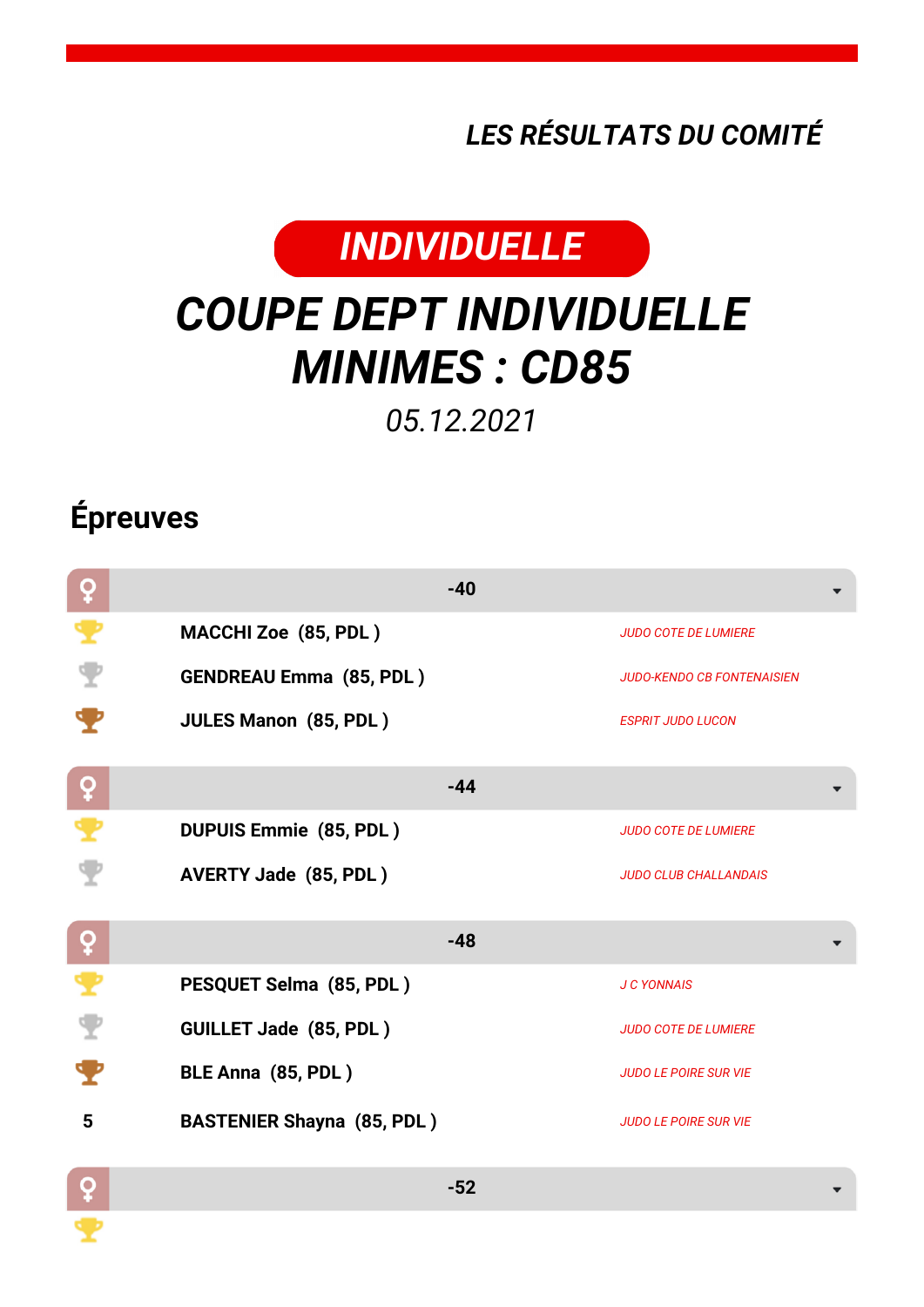|             | <b>MORAND Maeliss (85, PDL)</b>         | <b>JUDO CLUB CHALLANDAIS</b>      |
|-------------|-----------------------------------------|-----------------------------------|
|             | MINAUD Lilia (85, PDL)                  | <b>J C YONNAIS</b>                |
|             | LUBIN Eloa (85, PDL)                    | <b>J C YONNAIS</b>                |
|             | <b>SAMIN Line (85, PDL)</b>             | <b>LA FERRIERE JUDO</b>           |
| 5           | <b>MARCHAND Lea (85, PDL)</b>           | <b>JUDO COTE DE LUMIERE</b>       |
| 5           | <b>ROBERT Shaina (85, PDL)</b>          | <b>JUDO CLUB LES HERBIERS</b>     |
| ò           | $-57$                                   |                                   |
|             | <b>TIRAND FRITEL Tiphaine (85, PDL)</b> | <b>BEAUVOIR JUDO CLUB</b>         |
|             | <b>FLAIRE Elsa (85, PDL)</b>            | <b>JUDO CLUB DE FALLERON</b>      |
| ò           | $-63$                                   |                                   |
| ₹           | <b>SAURET Othyllia (85, PDL)</b>        | <b>LA FERRIERE JUDO</b>           |
|             | <b>MAUGER Lylou (85, PDL)</b>           | <b>AIZENAY JUDO CLUB</b>          |
| ò           | $+70$                                   |                                   |
|             | <b>ELANG Angelys (85, PDL)</b>          | <b>DOJO DE LA SEVRE</b>           |
| Ø           | $-34$                                   |                                   |
|             | <b>NOEL Louca (85, PDL)</b>             | <b>JUDO CLUB LES HERBIERS</b>     |
|             | <b>GAUDIN KHEBCHI Samy (85, PDL)</b>    | <b>UNION JUDO LITTORAL VENDEE</b> |
|             | <b>BESSEAU Esteban (85, PDL)</b>        | <b>JUDO COTE DE LUMIERE</b>       |
| $\mathbf C$ | $-38$                                   |                                   |
|             | <b>REMAUD Louison (85, PDL)</b>         | <b>JUDO CLUB MOUILLERON</b>       |
| T           | LEGER Liam (85, PDL)                    | <b>PASS YON JUDO</b>              |
|             | <b>CHEVOLLEAU Raphael (85, PDL)</b>     | <b>LA FERRIERE JUDO</b>           |
|             | <b>MORICE Corentin (85, PDL)</b>        | <b>J C YONNAIS</b>                |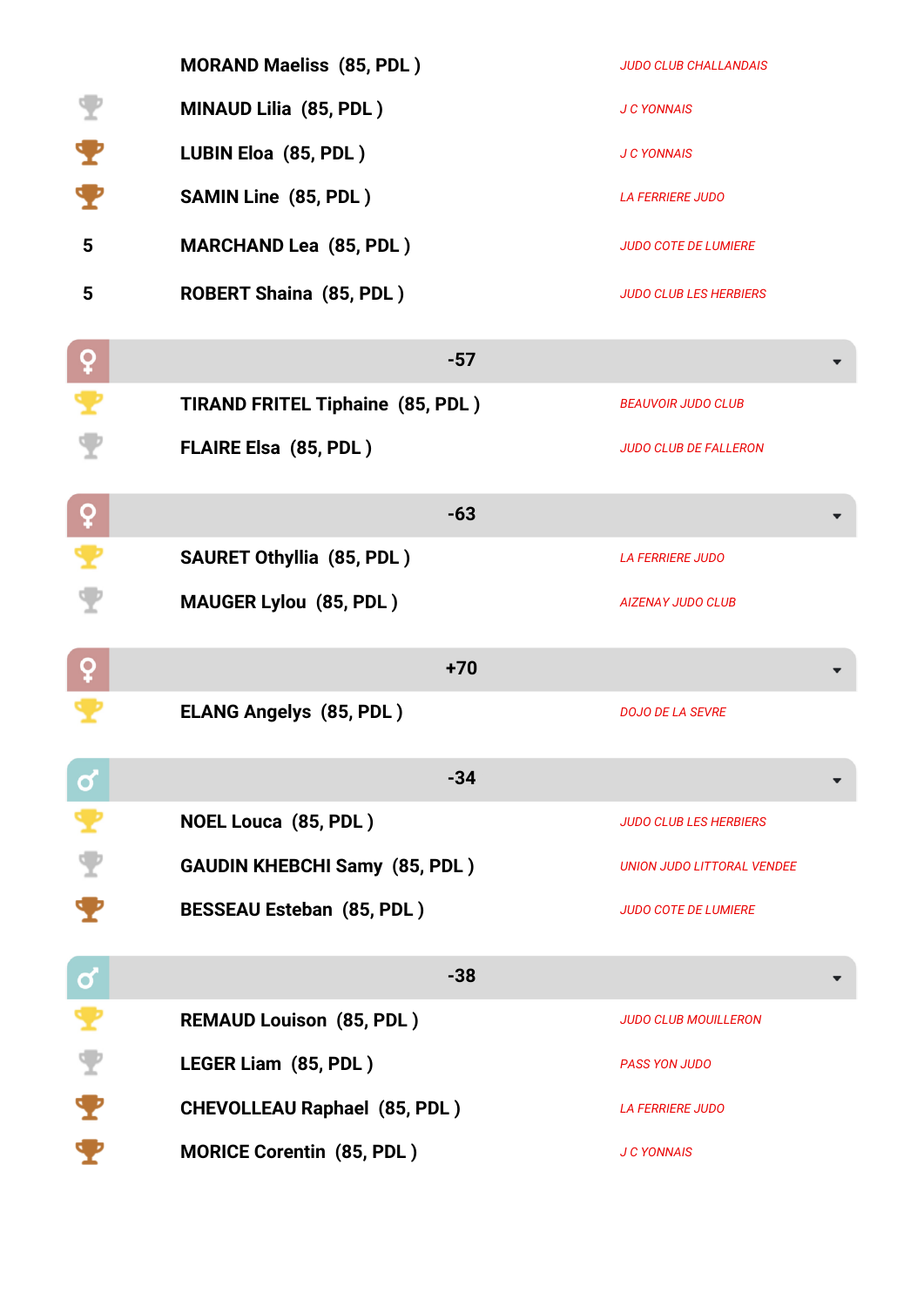| 5            | <b>BOTCHAIEV Rasoul (85, PDL)</b>      | <b>J C YONNAIS</b>                   |
|--------------|----------------------------------------|--------------------------------------|
| 5            | <b>VALENTINI Alexis (85, PDL)</b>      | <b>ETOILE SPORTIVEBELLEVIGNY</b>     |
| 7            | <b>BRISSEAU Louison (85, PDL)</b>      | <b>LA FERRIERE JUDO</b>              |
| 7            | <b>MERLET Zachary (85, PDL)</b>        | <b>JUDO CLUB LES HERBIERS</b>        |
| <b>NC</b>    | <b>BENET MOURARET Matiss (85, PDL)</b> | <b>J C YONNAIS</b>                   |
| <b>NC</b>    | <b>MARIONNEAU Maxence (85, PDL)</b>    | <b>AIZENAY JUDO CLUB</b>             |
| $\mathbf{Q}$ | $-42$                                  |                                      |
|              | <b>VINCENT Baptiste (85, PDL)</b>      | <b>UNION JUDO LITTORAL VENDEE</b>    |
|              | <b>MAILLARD Matheo (85, PDL)</b>       | <b>JUDO CLUB LES HERBIERS</b>        |
|              | <b>BOUAUD Aksel (85, PDL)</b>          | <b>JUDO CLUB COMMEQUIERS</b>         |
| 4            | <b>LANDAIS Martin (85, PDL)</b>        | <b>LA FERRIERE JUDO</b>              |
| $\mathbf{Q}$ | $-46$                                  |                                      |
|              | <b>MENANTEAU Lucien (85, PDL)</b>      | <b>J C YONNAIS</b>                   |
|              | <b>LEGUYADER Maxime (85, PDL)</b>      | <b>JUDO CLUB MOUILLERON</b>          |
|              | GIRARD Pierre (85, PDL)                | <b>LA FERRIERE JUDO</b>              |
|              | HERVE COLLACHOT Noah (85, PDL)         | <b>JUDO COTE DE LUMIERE</b>          |
| 5            | <b>BEAULIEU Malo (85, PDL)</b>         | <b>JUDO CLUB MOUILLERON</b>          |
| 5            | RADOUX Lucas (85, PDL)                 | <b>AIZENAY JUDO CLUB</b>             |
| 7            | PLISSONNEAU Noe (85, PDL)              | <b>PASS YON JUDO</b>                 |
| 7            | TRICOIRE Theo (85, PDL)                | <b>PASS YON JUDO</b>                 |
| $\mathbf{Q}$ | $-50$                                  |                                      |
|              | <b>BECHU Matheo (85, PDL)</b>          | <b>JUDO CLUB MOTHAIS</b>             |
| Y            | <b>DUYMAZ Mathis (85, PDL)</b>         | <b>JUDO CLUB CHALLANDAIS</b>         |
|              | <b>PAWLACZYK Mathis (85, PDL)</b>      | <b>JUDO JUJITSU CLUB POUZAUGEAIS</b> |
|              |                                        |                                      |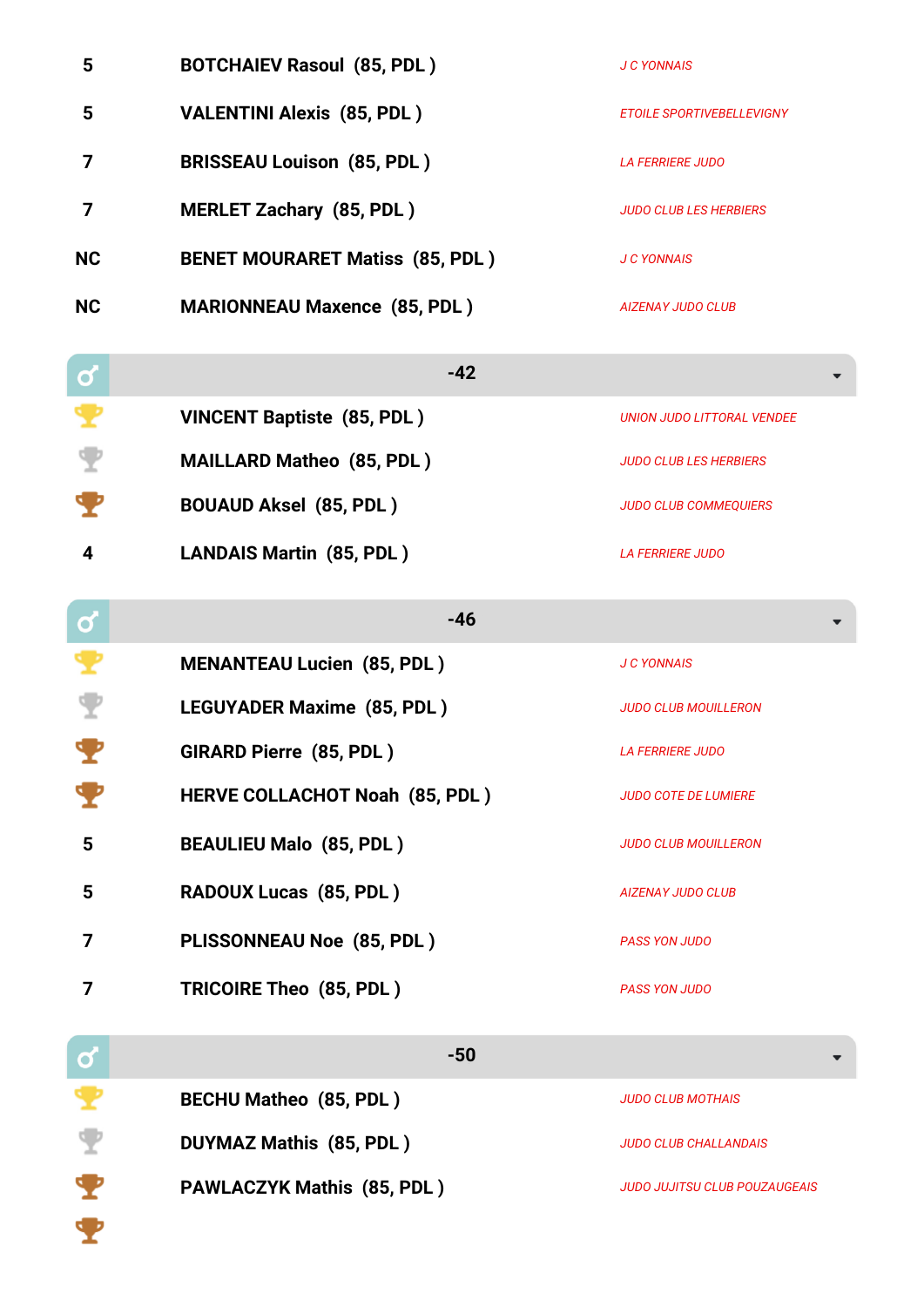|           | PIAU Baptiste (85, PDL)                  | <b>J C YONNAIS</b>                    |
|-----------|------------------------------------------|---------------------------------------|
| 5         | <b>BOULAY Maixent (85, PDL)</b>          | <b>JUDO CLUB LES HERBIERS</b>         |
| 5         | <b>GLAIN Tanael (85, PDL)</b>            | <b>PASS YON JUDO</b>                  |
| 7         | <b>FARCI Gabriel (85, PDL)</b>           | <b>OMNISP.CLUB CHAILLE LES MARAIS</b> |
| 7         | LACOSTE Max (85, PDL)                    | <b>JUDO CLUB DIONYSIEN ET D.A.</b>    |
| <b>NC</b> | <b>ALBALADEJO DUGAST Lucas (85, PDL)</b> | <b>JUDO CLUB MOUILLERON</b>           |
| <b>NC</b> | <b>BROUARD Rayane (85, PDL)</b>          | <b>JUDO-KENDO CB FONTENAISIEN</b>     |
| <b>NC</b> | <b>MEUNIER Evan (85, PDL)</b>            | <b>AIZENAY JUDO CLUB</b>              |
| <b>NC</b> | <b>MEZOUARI Nicolas (85, PDL)</b>        | <b>JUDO CLUB CHALLANDAIS</b>          |
| <b>NC</b> | <b>STRAUSS Antoine (85, PDL)</b>         | <b>JUDO LE POIRE SUR VIE</b>          |
|           |                                          |                                       |

| $\bullet$ | $-55$                               |                               |
|-----------|-------------------------------------|-------------------------------|
|           | <b>MATUCHET Lucas (85, PDL)</b>     | JUDO JUJITSU CLUB POUZAUGEAIS |
|           | <b>BOTCHAIEV Tamerlan (85, PDL)</b> | <b>J C YONNAIS</b>            |
|           | <b>BUSSEROLLES Joan (85, PDL)</b>   | <b>JUDO CLUB COMMEQUIERS</b>  |
| 5         | <b>ABDOULAIEV Malik (85, PDL)</b>   | <b>JUDO CLUB LES HERBIERS</b> |
|           | <b>PROUTEAU Thao (85, PDL)</b>      | JUDO CLUB DIONYSIEN ET D.A.   |
|           |                                     |                               |

| $\mathbf 3$ | $-60$                               |                                   |
|-------------|-------------------------------------|-----------------------------------|
|             | <b>MENANTEAU Benjamin (85, PDL)</b> | <b>JUDO COTE DE LUMIERE</b>       |
|             | <b>GIRARDEAU Noe (85, PDL)</b>      | <b>PASS YON JUDO</b>              |
|             | <b>BABIN Jule (85, PDL)</b>         | <b>JUDO-KENDO CB FONTENAISIEN</b> |
|             | LUTRAT Noa (85, PDL)                | <b>JUDO COTE DE LUMIERE</b>       |
| 5           | LAJUGIE Baptiste (85, PDL)          | <b>JUDO CLUB CHALLANDAIS</b>      |
| 5           | PERRIN Ethan (85, PDL)              | UNION JUDO LITTORAL VENDEE        |